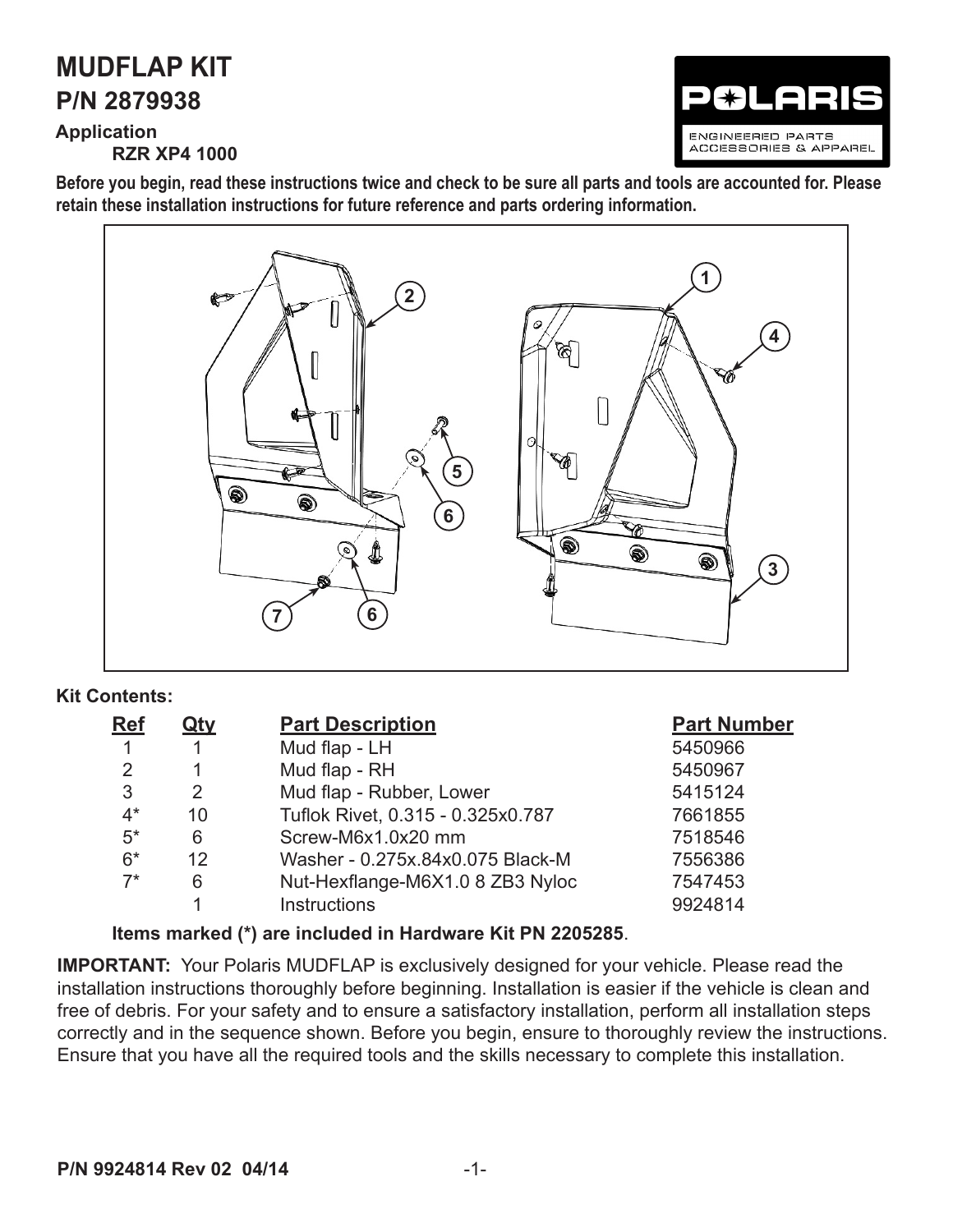#### **Tools Required:**

## **APPROXIMATE ASSEMBLY TIME:** 20-25 minutes

### **INSTALLATION INSTRUCTIONS:**

- 1. Place the vehicle in "PARK". Turn the key to "OFF" position and remove from the vehicle.
- 2. Using the mud flap (PN 5450966) as a template, drill four holes in driver's side front fender flair. Figure 1.

**NOTE:** Install one tuff lock rivet through the mud flap and existing hole on the fender to mark the proper hole locations.

3. Install LH mud flap on fender flair by attaching tuff lock rivets (PN 7661855) at five places. Figure 2.